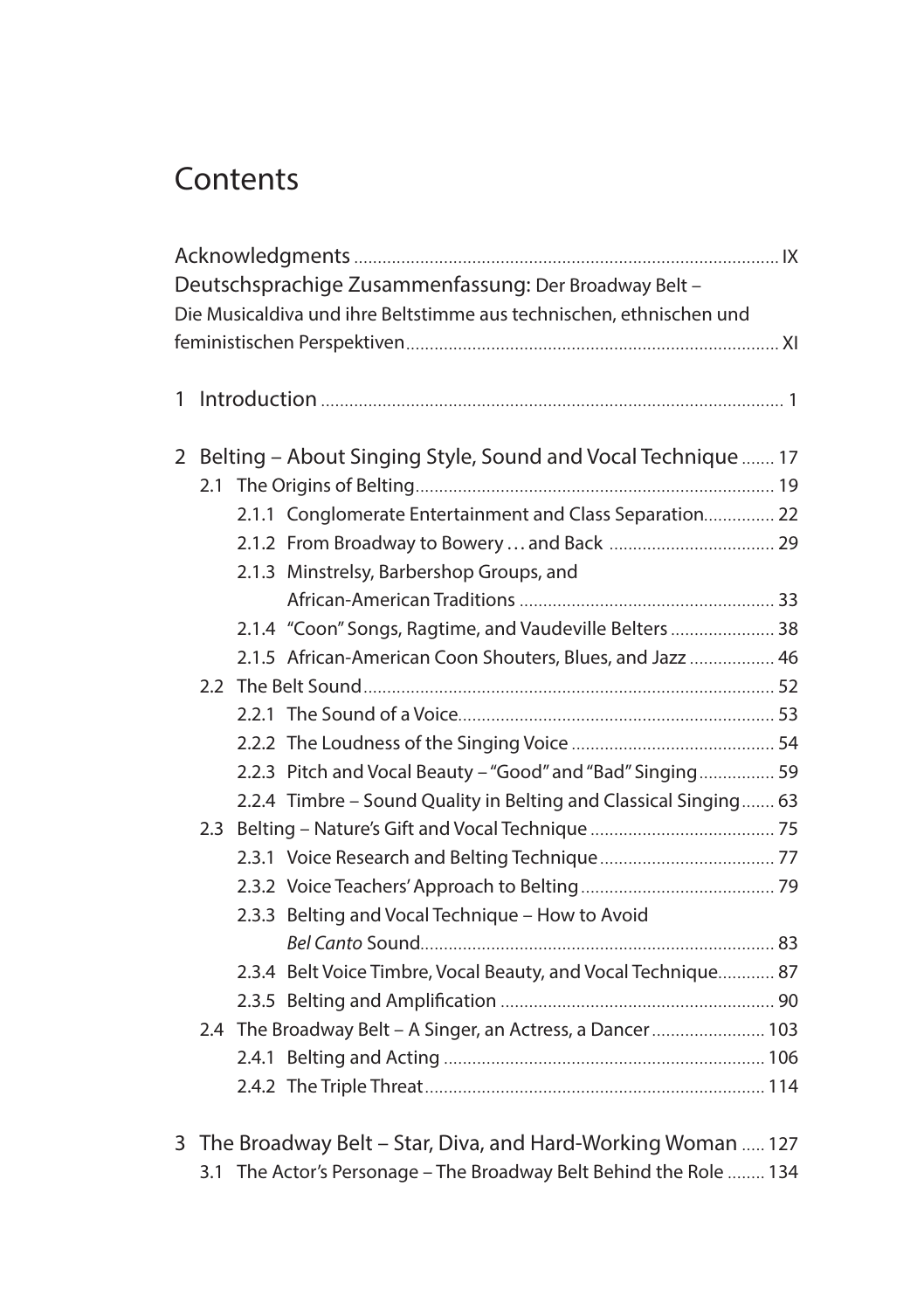|   |  |                                                                  | 3.1.2 The Versatile Actress, the Right Type, and                |  |  |  |
|---|--|------------------------------------------------------------------|-----------------------------------------------------------------|--|--|--|
|   |  |                                                                  |                                                                 |  |  |  |
|   |  |                                                                  | 3.1.3 The Dancing Broadway Belt and Her Hard-Knock Life 153     |  |  |  |
|   |  |                                                                  |                                                                 |  |  |  |
|   |  |                                                                  |                                                                 |  |  |  |
|   |  |                                                                  | 3.2.1 The Broadway Belt, the Musicals and the Creatives 161     |  |  |  |
|   |  |                                                                  | 3.2.2 John Kander and Fred Ebb - The Songwriting Team           |  |  |  |
|   |  |                                                                  |                                                                 |  |  |  |
|   |  |                                                                  | 3.2.3 Jerry Herman, Composer and Lyricist -                     |  |  |  |
|   |  |                                                                  |                                                                 |  |  |  |
|   |  |                                                                  | 3.2.4 Jule Styne - The Composer for Belting Stars 173           |  |  |  |
|   |  |                                                                  | 3.2.5 Stephen Sondheim - Concept Musical                        |  |  |  |
|   |  |                                                                  |                                                                 |  |  |  |
|   |  |                                                                  | 3.3 Divas and Diva Roles - A Mutual Agreement  193              |  |  |  |
|   |  |                                                                  |                                                                 |  |  |  |
|   |  |                                                                  |                                                                 |  |  |  |
|   |  |                                                                  | 3.4 Belting and Feminism - Belting Out and Speaking Up  209     |  |  |  |
|   |  |                                                                  | 3.4.1 Feminist Broadway Belters and Feminist Roles 212          |  |  |  |
|   |  |                                                                  | 3.4.2 African-American Belters in Broadway Musical Theatre  230 |  |  |  |
| 4 |  |                                                                  |                                                                 |  |  |  |
|   |  |                                                                  |                                                                 |  |  |  |
|   |  |                                                                  | 4.1.1 Ethel Merman - The Working-Class Idol 250                 |  |  |  |
|   |  |                                                                  | 4.1.2 Angela Lansbury - The Dame with the Feminine Touch  254   |  |  |  |
|   |  |                                                                  |                                                                 |  |  |  |
|   |  |                                                                  |                                                                 |  |  |  |
|   |  |                                                                  |                                                                 |  |  |  |
|   |  | 4.2 Portraying Rose - The Diva Musical in the Need of a Diva 275 |                                                                 |  |  |  |
|   |  |                                                                  | 4.3 Acting in Gypsy: Between Femininity and Motherhood  294     |  |  |  |
|   |  |                                                                  |                                                                 |  |  |  |
|   |  |                                                                  | 4.3.2 Madame Rose - A Woman True to Herself 311                 |  |  |  |
|   |  |                                                                  |                                                                 |  |  |  |
|   |  |                                                                  | 4.4.1 Section One - Setting the Primary Tone 328                |  |  |  |
|   |  |                                                                  | 4.4.2 Section Two - Getting Into the Spotlight 329              |  |  |  |
|   |  |                                                                  | 4.4.3 Section Three - What Makes Rose Special 331               |  |  |  |